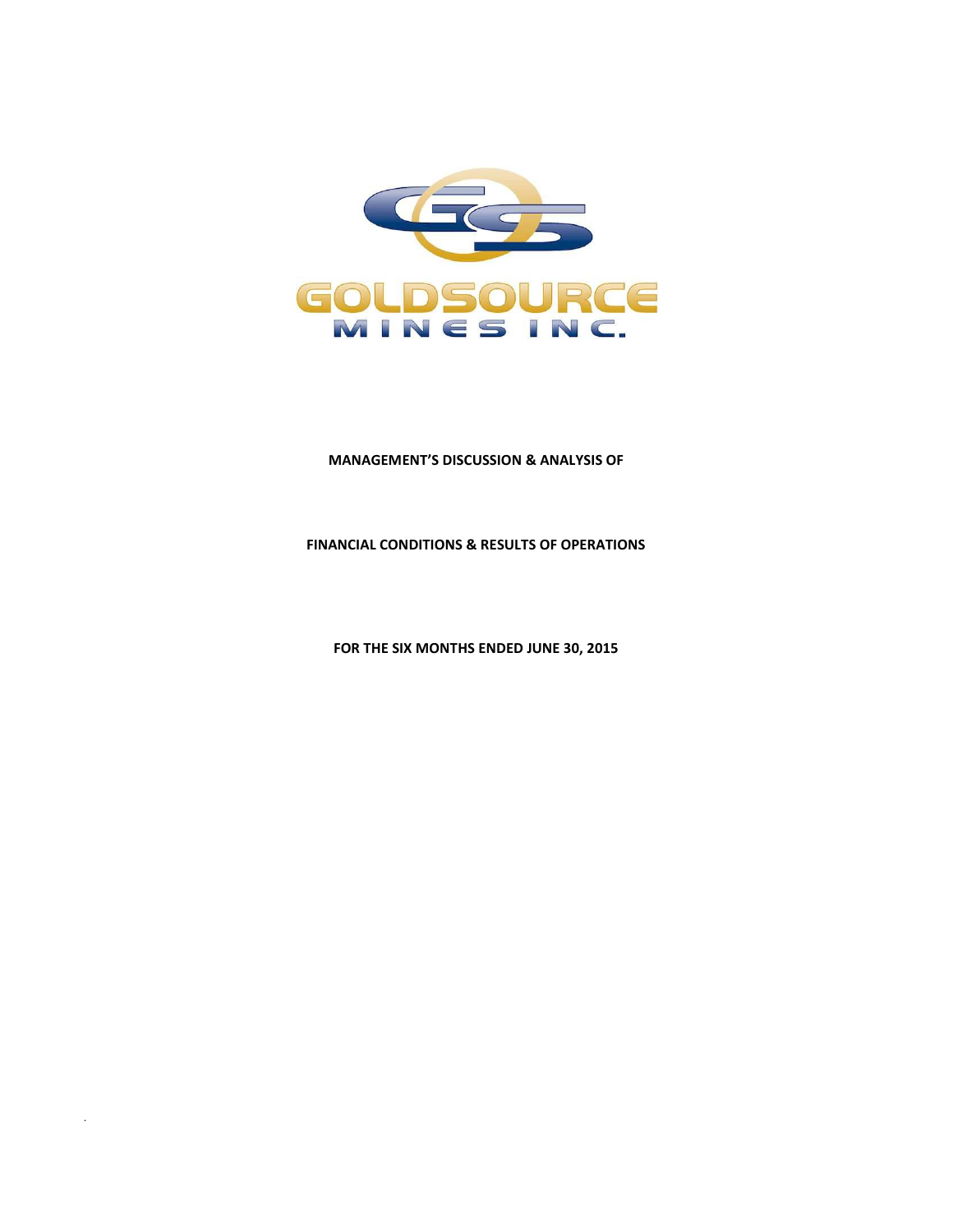This Management's Discussion and Analysis ("MD&A") is an overview of the activities of **Goldsource Mines Inc.** (the "Company" or "Goldsource") for the three and six months ended June 30, 2015. The MD&A is intended to help the reader understand the Company's operations, financial performance and present and future business environment. The MD&A should be read in conjunction with the unaudited condensed consolidated interim financial statements for the six months ended June 30, 2015 and 2014 and the related notes contained therein which have been prepared under International Financial Reporting Standards ("IFRS") as issued by the International Accounting Standards Board ("IASB"). The following should also be read in conjunction with the audited consolidated financial statements for the years ended December 31, 2014 and 2013, and the related notes contained therein. All amounts are stated in Canadian dollars unless otherwise indicated. Additional information related to the Company is available for view on SEDAR at www.sedar.com and on the Company's website www.goldsourcemines.com. The effective date of this MD&A is August 25, 2015. This MD&A contains forward looking information. Reference to the risk factors described on pages 7 to 8 and in the "Cautionary Statement" on page 9 of this MD&A is advised.

# **OVERVIEW OF THE BUSINESS**

The Company is a Canadian resource company engaged in exploration and development. The Company's primary business objective is to advance its Eagle Mountain Gold Project in Guyana, South America towards initial staged production in 2015. Goldsource's other mineral interests presently consist of coal exploration properties located in Saskatchewan. Goldsource is listed on the TSX Venture Exchange ("TSX-V") under the symbol GXS and is led by an experienced management team, proven in making exploration discoveries, achieving construction on time and budget, and fast-tracking production.

# **OUTLOOK**

The Company's immediate focus is to progress the development of the Eagle Mountain Gold Project towards the commencement of initial staged production by the end of 2015 (refer to "Mineral Resources" section).

# **SECOND QUARTER ("Q2") HIGHLIGHTS**

# **Eagle Mountain Gold Project**

• Construction of the Eagle Mountain Gold Project continues to progress well. The Company received the first shipment of processing plant equipment and has purchased significant amount of the mining equipment. See "Mineral Resources" section for details of significant construction activities. All current plans are based on the PEA (defined below). As of the date hereof, the second shipment of processing plant equipment will be shipped to Guyana as scheduled with expected receipt in September.

## **Corporate**

- Goldsource held its Annual General Meeting of Shareholders ("AGM") on Wednesday, June 10, 2015, in Vancouver, B.C. Shareholders voted in favor of all items of business, as follows:
	- o The election of each director nominee J. Scott Drever, Jonathan Dubois-Phillips, Steven B. Simpson, Graham C. Thody and Ioannis Tsitos;
	- o To re-appoint Davidson & Company LLP, Chartered Accountants, as auditor of the Company; and
	- o To approve and confirm the Company's rolling 10% Stock Option Plan.
- At the Board of Directors meeting following the AGM, Mr. Graham C. Thody was re-appointed Chairman of the Board, Mr. J. Scott Drever was re-appointed Chief Executive Officer and Mr. Ioannis Tsitos was re-appointed President. In addition, the Board reappointed Mr. N. Eric Fier as Chief Operating Officer and Mr. Barney Magnusson as Chief Financial Officer.

## **MINERAL RESOURCES**

## **EAGLE MOUNTAIN GOLD PROJECT, Guyana**

Eagle Mountain Gold Project is an advanced, 100%-owned gold project. The project consists of an area of approximately 5,050 hectares (12,480 acres) in central Guyana, South America, approximately 200 kilometres southwest of the capital Georgetown and 45 kilometres from the historical Omai gold mine, which was in production from 1993 to 2005. Guyana is a republic within the British Commonwealth. The official language is English. The currency is the Guyanese dollar and the legal system is based mainly on the English common law.

In September 2014, Goldsource filed a Preliminary Economic Assessment ("PEA") report titled "Preliminary Economic Assessment of the Eagle Mountain Saprolite Gold Project, Guyana", dated September 12, 2014 with an effective date of June 15, 2014. The Report was completed by A.C.A. Howe International Limited of Toronto, Canada and can be found under the Company's profile on SEDAR at www.sedar.com or on the Company's website www.goldsourcemines.com.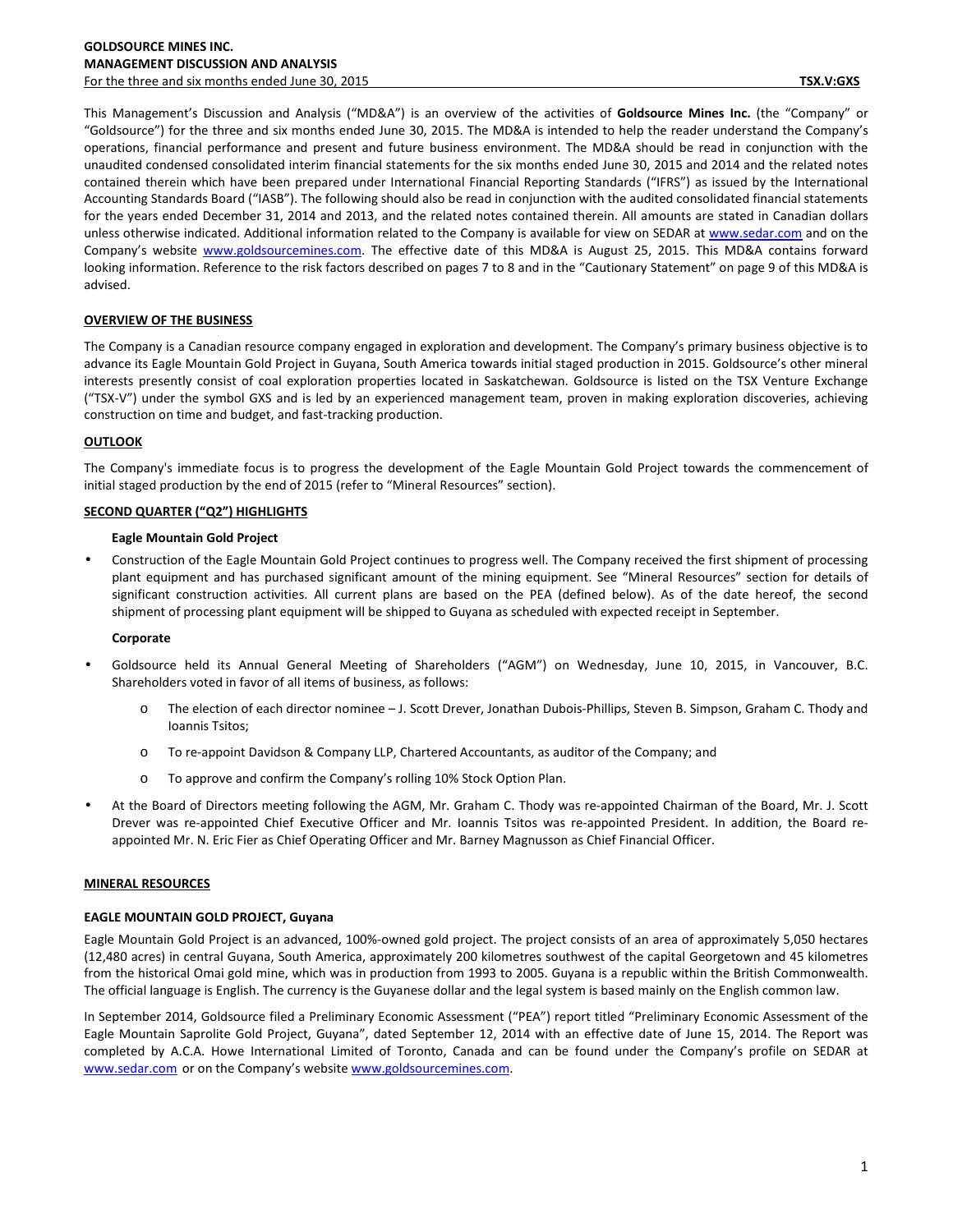For the three and six months ended June 30, 2015 **TSX.V:GXS** 

#### **MINERAL RESOURCES** (continued)

#### **Resource Estimate (NI 43-101 Technical Report, with effective date June 15, 2014)**

| Category        | Tonnes <sup>(1)</sup> | Au $g/t$ | <b>Ounces Au</b> |  |  |  |
|-----------------|-----------------------|----------|------------------|--|--|--|
| Indicated       | 3.921.000             | 1.49     | 188.000          |  |  |  |
| <b>Inferred</b> | 20,635,000            | 1.19     | 792.000          |  |  |  |

 $<sup>(1)</sup>$  A block cut-off value of 0.5 g/t Au was applied to all resource blocks. All numbers are rounded.</sup>

The current resource covers only a small portion of the property so there is excellent potential for expansion. The deposit remains open in three lateral directions and at depth, showing strong mineralization along its edges.

The PEA's conceptual approach encompasses a "Phase I" starter open cut for mining at 1,000 tpd with subsequent low impact and low cost gravity-only processing. Upon successful completion of Phase I, the Company plans to systematically install and operate three additional similar plants over a four-year schedule with a cumulative production rate of 3,500 tpd to 4,000 tpd. Conceptually, additional processing plants are expected to be financed through operating cash flow. The project has several potential opportunities to accelerate PEA-defined production once initial success in Phase I is achieved.

The Company cautions that the PEA is preliminary in nature in that it is based largely on inferred mineral resources which are considered too speculative geologically to have the economic considerations applied to them that would enable them to be characterized as mineral reserves, and there is no certainty that the results or recommendation of the PEA will be realized. Mineral resources that are not mineral reserves do not have demonstrated economic viability. Management's production decision for the Eagle Mountain Gold Project is not based on a feasibility study of mineral reserves demonstrating economic and technical viability. This project has a much higher risk of economic or technical failure and may adversely impact the Company's future profitability if any.

# **PRELIMINARY ECONOMIC ASSESSMENT HIGHLIGHTS (NI 43-101 Technical Report, June 15, 2014)**

The PEA incorporates a gold price of US\$1,250 per ounce gold. Highlights of the Base Case economic estimates are as follows:

- Pre-tax Net Present Value ("NPV") (5%) of US\$69.4 million and after-tax NPV (5%) of US\$45.6 million.
- Pre-tax NPV (7%) of US\$61.1 million and after-tax NPV (7%) of US\$39.8 million.
- Pre-tax Internal Rate of Return ("IRR") of 84% and after-tax IRR of 63%.
- Phase I, pre-production capital costs of US\$5.9 million including a 15% contingency.
- Total capital costs including all proposed expansions (Phase II, III & IV expansions) and sustaining capital are estimated at US\$24.2 million.
- Cash operating costs, exclusive of sustaining capital, for saprolite mine life averages US\$480 per ounce gold including a 15% contingency.
- Cost per tonne of processing plant feed averages US\$8.96.
- Pre-tax undiscounted operating cash flow before capital expenditures totalling US\$123.4 million.
- 8-year LOMP PEA mine plan totalling 8.6 million tonnes at an average grade of 1.20 g/tonne gold (diluted and recoverable).
- Of the 8.6 million tonnes to be processed, only 7.3 million tonnes (undersize sub-2mm) grading 1.20 g/tonne gold will be (processed through the entire gravity separation plant) conceptually processed. The remaining tonnes (oversize larger than 2mm) would be stockpiled for further metallurgical test work and potential further processing.
- Conceptually, the first four years of gold production would be 5,600, 14,400, 21,600 and 28,800 ounces gold, respectively.
- Life of mine production of estimated 168,700 ounces gold from gravity-only processing at estimated 60% recovery.
- Inventory of 161,900 ounces gold in settlement ponds from gravity-only processing rejects for potential future reprocessing using standard technologies.

The Eagle Mountain Gold Project mining and processing schedules are based on a phased-approach model with four phases proposed over four years. Phase I mining rates would be 1,000 tpd (one 12-hour shift, 7-days per week) in year one ramping up to 4,000 tpd by year four. Conventional open cut mining of soft weathered rock (gold mineralized saprolite) is proposed using a team of excavators, bulldozers and wheel-loaders to excavate and separate materials within the open cut with downhill gravity transport by slurry to the processing facility. The stripping ratio is low and estimated at an average of 0.9:1 (waste:ore) over mine life. No blasting or truck hauling is required for mineralized saprolite.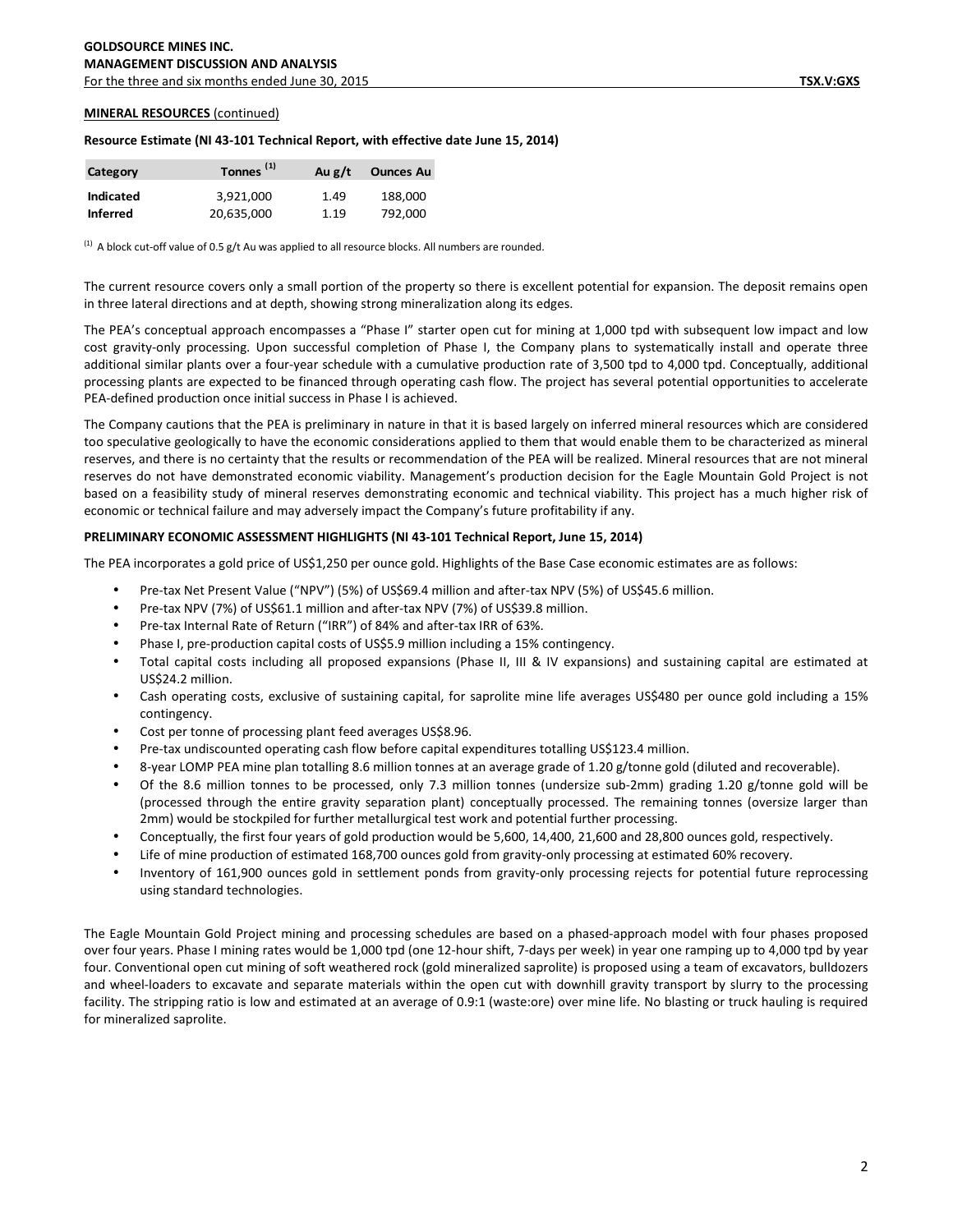For the three and six months ended June 30, 2015 **TSX.V:GXS** 

#### **MINERAL RESOURCES** (continued)

The Phase I capital costs summary is as follows:

|                                                               | As of June<br>30.2015<br>As of date<br><b>Revised cost</b><br><b>Estimated cost</b> |  |              |  |                          | <b>Completion</b> |               |     |
|---------------------------------------------------------------|-------------------------------------------------------------------------------------|--|--------------|--|--------------------------|-------------------|---------------|-----|
| Capital expense item (Phase I)                                | (US\$)                                                                              |  | (US\$)       |  | (US\$)                   |                   | hereof (US\$) | %   |
| Mining equipment purchases                                    | \$<br>1,167,000 \$                                                                  |  | 645,000 \$   |  | 265,000 \$               |                   | 459.000       | 71% |
| Process plant including, lab, refinery, construction and EPCM | \$<br>2.345.000 \$                                                                  |  | 2,353,000 \$ |  | 450,230 \$               |                   | ,450,230      | 62% |
| Tailings                                                      | \$<br>468,000 \$                                                                    |  | 353,000 \$   |  | 43.929 \$                |                   | 43,929        | 12% |
| Road maintenance                                              | \$<br>315,000 \$                                                                    |  | 406,000 \$   |  | 239,775 \$               |                   | 306.690       | 76% |
| Indirect (Includes Working Capital)                           | \$<br>828,000 \$                                                                    |  | 587,000 \$   |  | 257,686 \$               |                   | 257.686       | 44% |
| Contingency at 15%                                            | \$<br>769,000 \$                                                                    |  | 326,000 \$   |  | $\overline{\phantom{0}}$ |                   | -             | 0%  |

Financing for the Phase I capital expenditures was completed on December 30, 2014. As at June 30, 2015, the Company incurred US\$2,256,620 (CAD\$2,886,358) in Phase I capital costs, of which US\$1,759,159 (CAD\$2,185,820) was recorded as property, plant and equipment and US\$497,461 (CAD\$700,537) was recorded under exploration and evaluation assets on the condensed consolidated interim statement of financial position.

**Initial capital including contingency \$ 5,892,000 \$ 4,670,000 \$ 2,256,620 \$ 54% 2,517,535**

## **2015 PHASE I CONSTRUCTION UPDATE**

Currently the significant development activities are as follows:

- Construction of gold processing plant (100 tonnes per hour) from Sepro Minerals Systems Corp., Langley, Vancouver, British Columbia to be delivered to Guyana in two packages, as follows:
	- 1. Package #1 to be delivered on schedule to Guyana in July 2015.
	- 2. Package #2 to be delivered to Guyana in Q3 2015 (90% completed).
- Rehabilitation of the existing 10-kilometre road between Mahdia town (commercial airport) and Eagle Mountain camp including construction of eight new bridges. Delays in final construction due to heavy rains. Final road to be completed in Q3 2015 (80% completed).
- Procurement & purchase of mining equipment (85% completed).
- Pre-production auger drilling program for confirmation and condemnation (100% completed).
- Recruitment of key operations personnel (50% completed).
- Camp facility rehabilitation and upgrades (30% completed).
- Site preparation of upgraded camp, plant, tailings area and initial mining area (30% completed).
- Procurement & purchase of secondary gold processing plant for exploiting existing old tailings area (90% completed).
- Subsequent to June 30, 2015, Package #1 was delivered to Guyana on time. Purchase of all major equipment has been completed as of mid-August with costs and delivery on schedule. Also, secondary processing plant was delivered to the old tailings area and tested for one day which minor production of construction aggregate with residual gold. Modifications are underway as of mid-August to the secondary plant before restart in September.

## **RECOMMENDATIONS & FUTURE OPPORTUNITIES**

The majority of the proposed plant feed consists of Inferred mineral resources. Further sampling and surveying will be carried out within and surrounding the proposed pits in an effort to upgrade Inferred blocks with adequate quality assurance and quality control and additional density data collection.

Resources are open in most lateral directions and good potential exists to initially expand mineralized saprolite. Further drilling is recommended to potentially expand resources for consideration in the phased development of the project.

This project envisions screening-out any material that is larger than 2mm and stockpiling it for potential further processing. If this material were ground finer in a grinding mill, it could be fed into the proposed processing plant. Further metallurgical testing and economic analysis should be carried out to determine whether this gold could be profitably recovered.

Using gravity processing methods alone, gold recovery is expected to be 60% with the remainder of the gold flowing to the tailings storage area. Most of this gold may be recovered with further processing such as flotation or cyanidation. Further metallurgical testing and economic analysis should be carried out to determine whether this gold could be profitably recovered from the tailings. This work should also include further tailings characterization and deposition properties.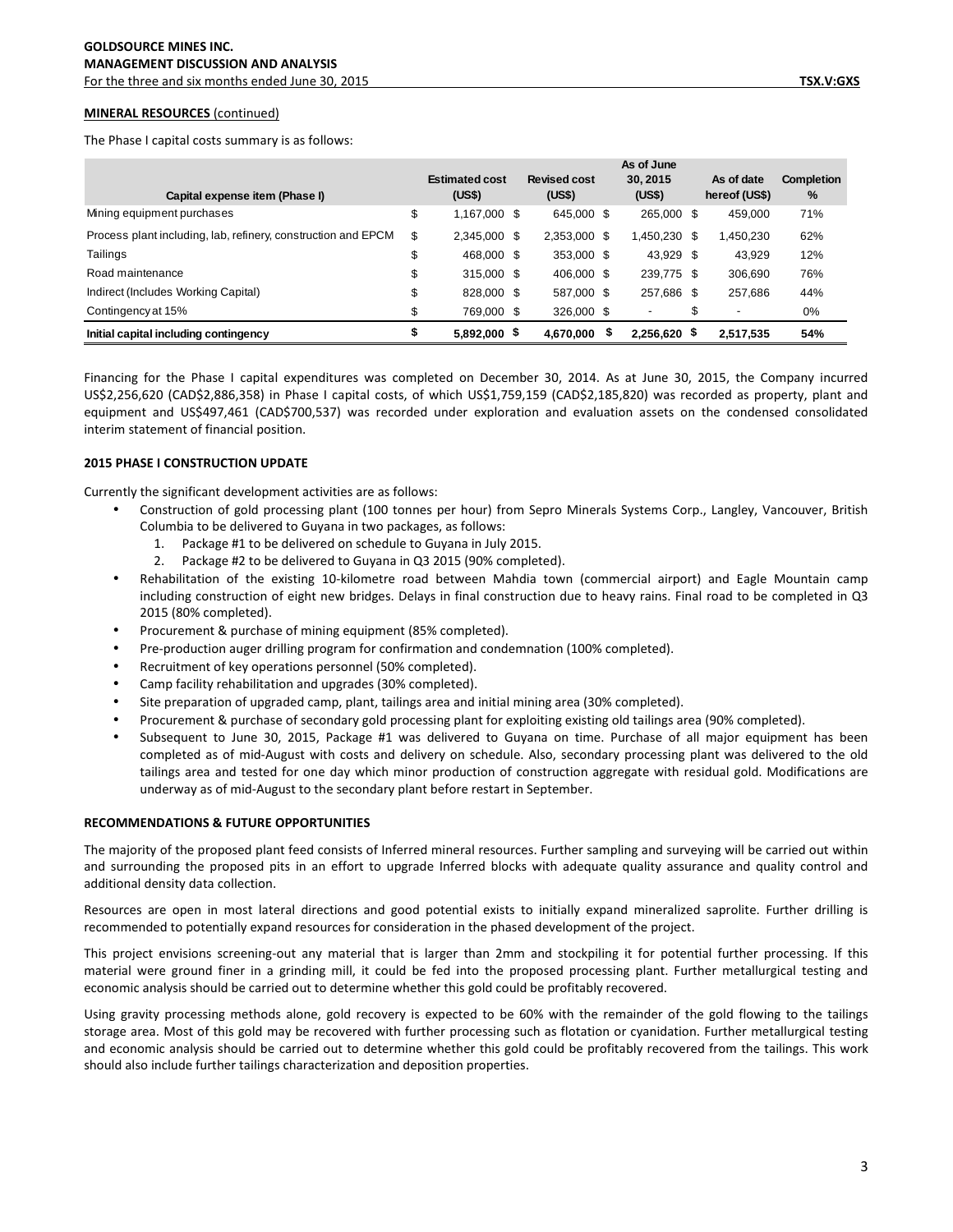# **RESULTS OF OPERATION AND FINANCIAL CONDITION**

#### **Summary of Quarterly Results**

|                                    | Q <sub>2</sub>  | Q1         | Q4           | Q <sub>3</sub> | Q <sub>2</sub> | Q1         | Q4           | Q3            |
|------------------------------------|-----------------|------------|--------------|----------------|----------------|------------|--------------|---------------|
|                                    | <b>June 30,</b> | March 31,  | December 31. | September 30.  | June 30,       | March 31.  | December 31, | September 30, |
|                                    | 2015            | 2015       | 2014         | 2014           | 2014           | 2014       | 2013         | 2013          |
| Revenues                           | Nil             | Nil        | Nil          | Nil            | Nil            | Nil        | Nil          | Nil           |
| Comprehensive loss for the period  | (256, 569)      | (364, 785) | (195, 253)   | (329, 082)     | (285, 477)     | (209, 064) | (3,867,216)  | (177, 451)    |
| Loss per share - basic and diluted | (0.00)          | (0.00)     | (0.00)       | (0.00)         | (0.01)         | (0.00)     | (0.14)       | (0.01)        |
| Total assets $(1)(2)$              | 14.672.876      | 14.667.865 | 14,963,825   | 8.123.024      | 8,364,952      | 8,167,491  | 588,229      | 4,185,946     |
| Total liabilities <sup>(2)</sup>   | 278,140         | 108,550    | 193,589      | 155,439        | 176,570        | 535,271    | 95,969       | 77,705        |

The following financial data is selected information for the Company for the eight most recently completed financial quarters, prepared in accordance with IFRS:

(1) The increase in losses and decrease in assets in the fourth quarter of 2013 resulted primarily from a \$3.8 million impairment charge taken on the carrying value of the Border Coal Project.

 $(2)$  The increase in assets in Q4 2014 resulted primarily from the completion of a non-brokered private placement for gross proceeds of approximately \$7.1 million. The increase in assets in Q1 2014, resulted primarily from the amalgamation with Eagle Mountain Gold

Corp. ("EMGC") and the net assets acquired of approximately \$5.3 million and a non-brokered private placement for gross proceeds of \$2.4 million.

## **Comparison of the three and six months ended June 30, 2015 to June 30, 2014**

The net loss and comprehensive loss was \$256,569 for the second quarter and \$621,354 for the first six months of 2015, compared to \$285,477 and \$494,541, respectively for 2014. The principal differences and significant amounts of note are as follows:

- Corporate and administrative expenses decreased to \$192,073 (2014 \$194,075) for the second quarter, primarily from a decrease in professional fees to \$20,552 (2014 – \$71,728) from the decrease in corporate legal matters compared to the second quarter for 2014, partially offset by a reduction in currency translation gain on US dollar purchases of \$12,614 (2014 –\$83,424). Corporate and administrative expenses increased to \$412,007 (2014 – \$377,143) for the first six months of 2015, primarily from an increase in remuneration \$232,889 (2014 – \$196,642) from the addition of new corporate personnel and increase in foreign exchange loss of \$21,347 (2014 – gain \$73,658), partially offset by a decrease in professional fees \$32,259 (2014 – \$111,032) relating to the decrease in corporate legal and accounting matters compared to the first six months in 2014, which included the adoption of a new stock option plan and other corporate legal matters related to the amalgamation with EMGC.
- During the six months ended June 30, 2015, the Company recorded a recovery of \$6,214 (2014 expense of \$3,594) in general exploration. The recovery was mainly the result of receiving \$49,937 (2014 – \$nil) in relation to a refund of a consultation deposit held by the Government of Manitoba, offset by an annual rental fee payment made for the Border Coal Project of \$46,815 (2014 – \$3,594).
- During the six months ended June 30, 2014, the Company recorded \$50,000 in other income in relation to a promissory note receivable from Para Resources Inc. EMGC had recorded an impairment charge against the receivable amount during fiscal 2013.
- Share-based compensation amounted to \$91,354 (2014 \$140,828) for the second quarter, and \$243,868 (2014 \$151,933) for the six months ended June 30, 2015. The Company granted  $3,140,000$  (2014 –  $3,415,182$ ) incentive stock options during the six months ended June 30, 2015, with a weighted average fair value per option granted of \$0.11 (2014 – \$0.15) for total value of \$343,534  $(2014 - $302,284)$ .

## **CAPITAL COMMITMENTS**

In addition to entering into various operational commitments in the normal course of business, the Company has entered into a number of contractual commitments related to design and acquisition of plant and equipment for the Phase I Eagle Mountain Gold Project.

At June 30, 2015, these commitments totalled approximately \$2,345,087 (\$1,811,488 paid) related to the construction of the Sepro processing plant at the Eagle Mountain Gold Project and totalled approximately \$374,332 (\$374,332 paid) related to other contractual agreements for the Eagle Mountain Gold Project. Subsequent to June 30, 2015, the Company entered into additional contractual commitments related to the Eagle Mountain Gold Project totalling approximately \$360,655 (\$248,479 paid), which cumulative amounts to \$3,080,074 (\$2,434,299 paid).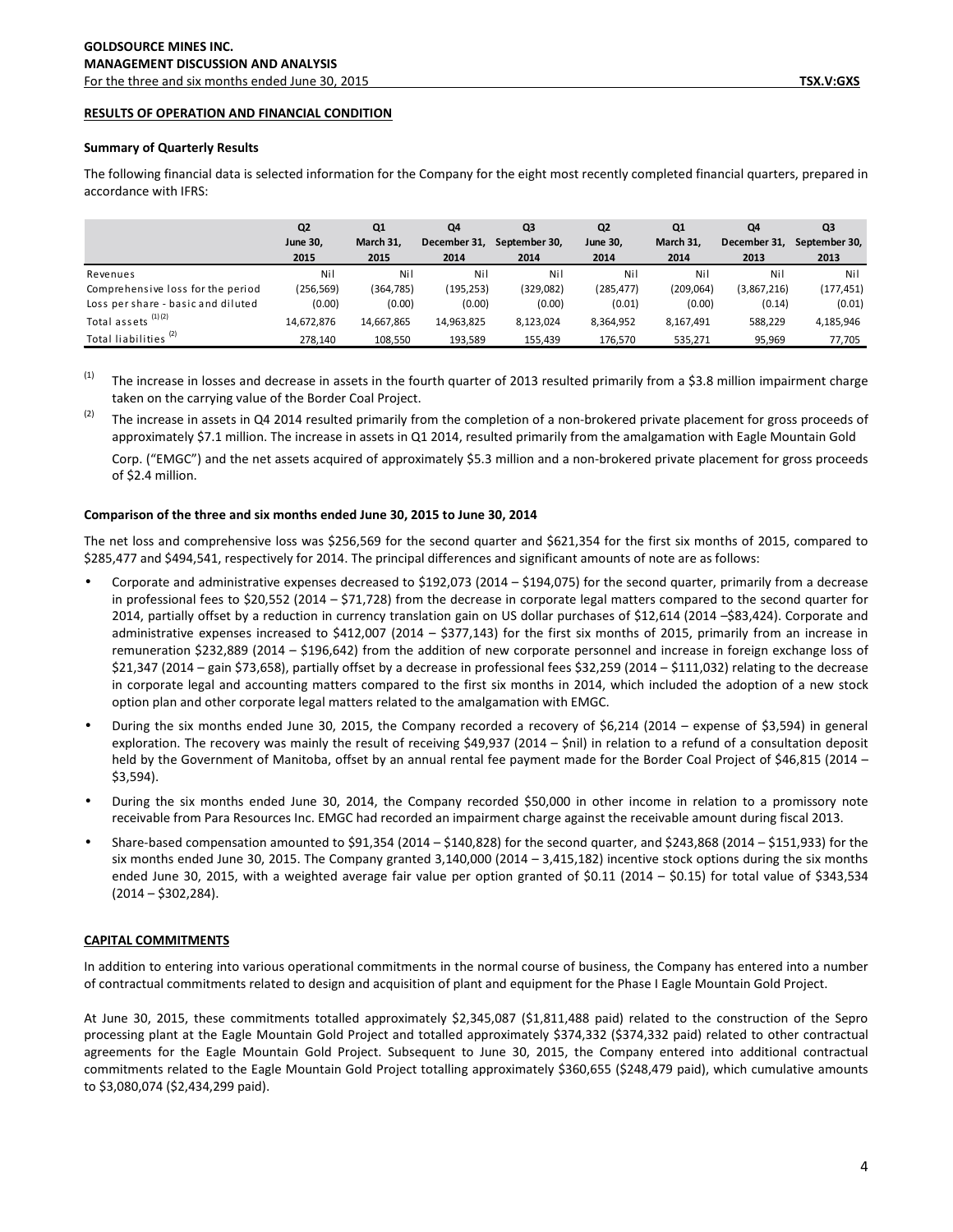As at June 30, 2015, the Company had no off-balance sheet arrangements, such as guarantee contracts, contingent interest in assets transferred to an entity, derivative instrument obligations or any obligations that trigger financing, liquidity, market or credit risk to the Company.

# **CASHFLOWS**

The Company currently has no operations from which to derive revenues and has financed its operations to date primarily through the issuance of common shares.

| For the periods ended June 30                        | Three months ended |           |  | Six months ended |  |             |
|------------------------------------------------------|--------------------|-----------|--|------------------|--|-------------|
|                                                      | 2015               | 2014      |  | 2015             |  | 2014        |
| Cash-flows provided by (used in):                    |                    |           |  |                  |  |             |
| <b>Operating Activities</b>                          | (141,361) \$       | (591,434) |  | (470,548)        |  | (1,079,756) |
| <b>Financing Activities</b>                          | -                  | (5, 119)  |  |                  |  | 2,344,920   |
| <b>Investing Activities</b>                          | (1,399,122)        | (363,483) |  | (2,682,550)      |  | (425,460)   |
|                                                      |                    |           |  |                  |  |             |
| Net increase (decrease) in cash and cash equivalents | (1,540,483)        | (960,036) |  | (3,153,098)      |  | 839,704     |
| Cash and cash equivalents, beginning of period       | 5,633,209          | 2,012,360 |  | 7,245,824        |  | 212,620     |
| Cash and cash equivalents, end of period             | 4,092,726          | 1,052,324 |  | 4,092,726        |  | 1,052,324   |

# **Operating activities**

Refer to "Results of Operation and Financial Condition" section for discussion on operating activities.

## **Financing activities**

During the first six months of 2015, there were no financing activities.

On February 28, 2014, Goldsource completed a private placement of 17,142,858 units at a price of \$0.14 per unit for gross proceeds of \$2.4 million. Each unit consisted of one common share of Goldsource and one-half of a warrant of Goldsource, with each whole warrant being exercisable for one common share of Goldsource at a price of \$0.20 per share for three years until February 28, 2017. No commission or finder's fee was payable on the private placement. The Company incurred \$55,080 in share issuance costs during the six months ended June 30, 2014. Proceeds from the private placement were used for general working capital purposes and expenditures advancing the Eagle Mountain Gold Project.

## **Investing activities**

In relation to the Eagle Mountain Gold Project, the Company incurred \$1,297,758 (2014 – \$nil) during the second quarter of 2015 and \$2,185,777 (2014 – \$nil) during the first six months of 2015 in property plant and equipment. In addition, the Company incurred \$126,820 (2014 – \$368,910) during the second quarter of 2015 and \$522,242 (2014 – \$393,539) during the first six months of 2015 on exploration and evaluation expenditures. Refer to "Liquidity and Capital Resources – Assets" section for more information.

Goldsource received \$25,456 (2014 – \$5,427) during the second quarter and \$25,469 (2014 – \$7,227) during the first six months of 2015 from interest on cash and cash equivalents.

During the six months ended June 30, 2014, the Company incurred \$200,859 in transaction costs, acquired \$36,711 in cash relating to the amalgamation with EMGC and redeemed short term investments of \$125,000 for general working capital purposes.

# **LIQUIDITY AND CAPITAL RESOURCES**

|                            |            | June 30, 2015 |      | December 31, 2014 |
|----------------------------|------------|---------------|------|-------------------|
| <b>Assets</b>              |            |               |      |                   |
| Cash and cash equivalents  | S.<br>(i)  | 4,092,726     | - \$ | 7,245,824         |
| Other current assets       | (i)        | 130.709       |      | 144,521           |
| <b>Non-current assets</b>  |            | 10,449,441    |      | 7,573,480         |
| <b>Total Assets</b>        |            | 14,672,876    |      | 14,963,825        |
| <b>Liabilities</b>         |            |               |      |                   |
| <b>Current liabilities</b> | (i)        | 278.140       |      | 193,589           |
| <b>Working Capital</b>     | $(i - ii)$ | 3,945,295     | ≺    | 7,196,756         |

# **Assets**

At June 30, 2015, Goldsource held cash and cash equivalents of \$4.1 million (December 2014 – \$7.2 million). Goldsource continues to monitor cash resources against expenditures forecasts associated with advancing the Company's Eagle Mountain Gold Project.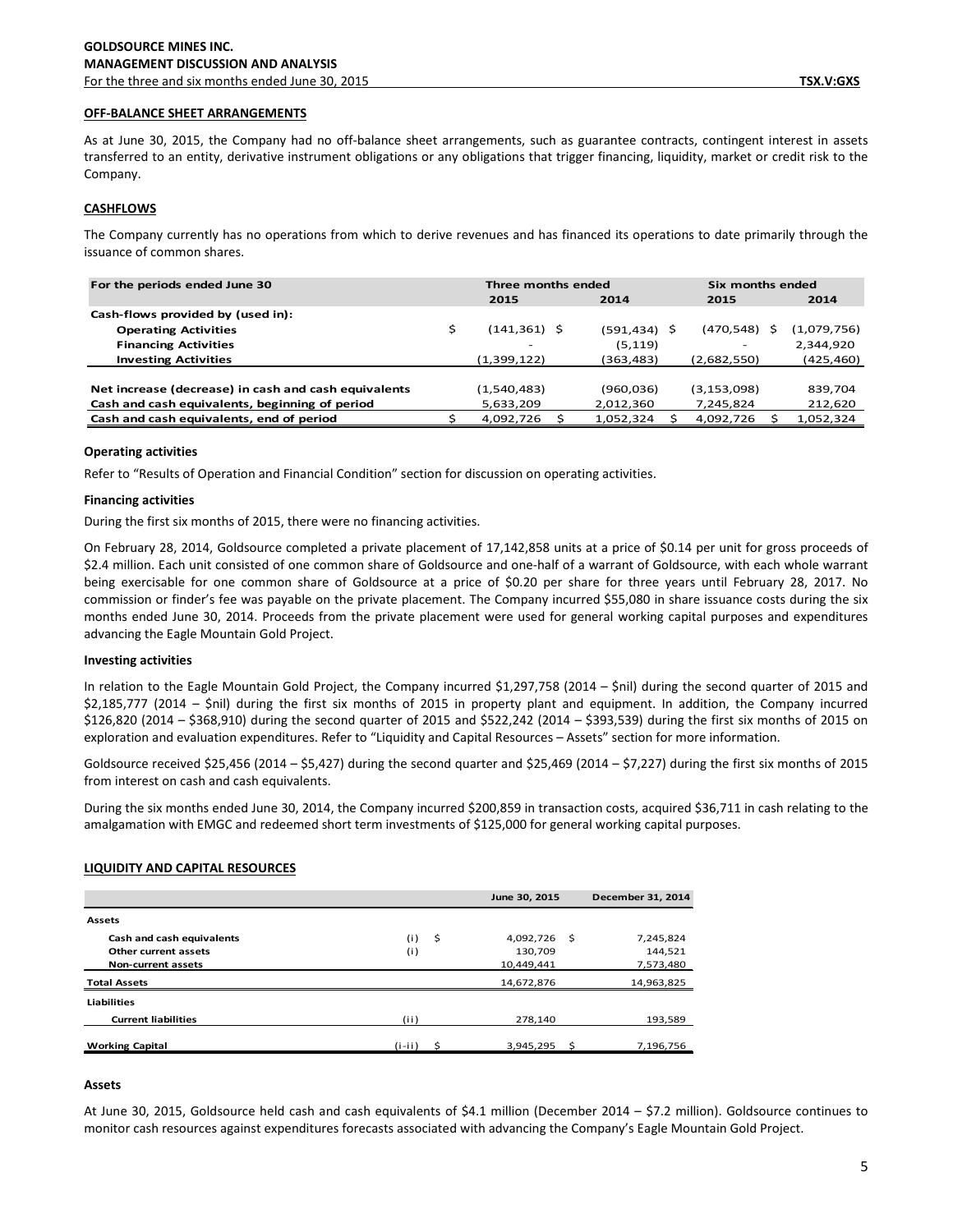# **LIQUIDITY AND CAPITAL RESOURCES** (continued)

Property, plant and equipment increased to \$2,225,141 (December 2014 – \$49,717). During the six months ended June 30, 2015, the Company paid a deposit of \$1,811,488 towards the acquisition of the Sepro processing plant, purchased a front loader for \$69,941, purchased an excavator for \$250,391 and purchased a trammel for \$54,000.

Exploration and evaluation increased to \$8,017,475 (December 2014 – \$7,316,938) from expenditures incurred at Eagle Mountain Gold Project. During the six months ended June 30, 2015, the Company incurred \$700,538 in Phase I capital costs at Eagle Mountain Gold

Project, the significant items incurred were \$350,505 for road maintenance, \$151,072 for operations and general costs and \$122,989 for salaries. In addition, the Company incurred other exploration expenditures of \$75,972, which comprised mainly of \$25,206 for assays and \$22,579 for technical services and consulting.

# **Liabilities**

Accounts payable and accrued liabilities increased to \$278,140 (December 2014 – \$193,589). The balance relates to various contractual commitments in the normal course of business.

# **Liquidity Outlook**

While the Company currently has no source of revenue, management believes the Company's cash and cash equivalents of \$4.1 million and working capital of approximately \$4.0 million (at June 30, 2015), will be sufficient to fund a significant portion of the development and capital costs for Phase I mine and processing plant construction for the Company's Eagle Mountain Gold Project as well as general working capital requirements for the next 12 months. Refer to the "Capital Commitments" and "Mineral Resources" sections for more information. In order to facilitate the management of its capital requirements, the Company prepares annual expenditure budgets which are revised periodically based on the results of its exploration and development programs, availability of financing and industry conditions. The Company's financial success is dependent on its ability to discover economically viable mineral deposits. The development process of the Eagle Mountain Gold Project may be delayed, require substantial additional financing and is subject to a number of factors many of which are beyond the Company's control. Although the Company has been successful in raising funds to date, there is no assurance that future equity capital will be available to the Company in the amounts or at the times desired by the Company or on terms that are acceptable to it, if at all.

# **RELATED PARTY TRANSACTIONS**

During the six months ended June 30, 2015, the Company entered into the following transactions with related parties:

## Legal Fees

Legal fees of \$17,017 (June 30, 2014 – \$58,947), which were included in professional fees, \$nil (June 30, 2014 – \$26,618) for share issuance costs and \$nil (June 30, 2014 – \$92,580) for transaction costs, were paid or accrued to Koffman Kalef LLP, a law firm of which an officer of the Company is a partner, of which \$1,608 (December 31, 2014 – \$61,087) was payable at June 30, 2015. The Company recognized \$2,230 (June 30, 2014 – \$2,273) in share-based payments to this officer.

## Key Management Compensation

|                                                   | 2015    | 2014    |
|---------------------------------------------------|---------|---------|
| Key management short-term benefits <sup>(1)</sup> | 157,500 | 132,500 |
| Share-based payments <sup>(2)</sup>               | 185,045 | 138,118 |
|                                                   | 342,545 | 270,618 |

 $<sup>(1)</sup>$  Goldsource's key management personnel have authority and responsibility for planning, directing and controlling the activities of the</sup> Company. Total key management remuneration was recorded in the statements of operations and comprehensive loss and paid to the President, Chief Executive Officer, Chief Operating Officer and Chief Financial Officer of Goldsource.

Share-based payments recorded for all directors and officers of the Company and recognized in the statements of operations and comprehensive loss.

# Other Transactions

The Company shares rent, salaries, administrative services and other reimbursable expenses with SilverCrest Mines Inc., a company related by common directors and officers. During the six months ended June 30, 2015 the Company incurred \$108,582 (June 30, 2014 – \$93,261) for its share of these expenses, of which \$48,601 (December 31, 2014 – \$16,947) was payable at June 30, 2015.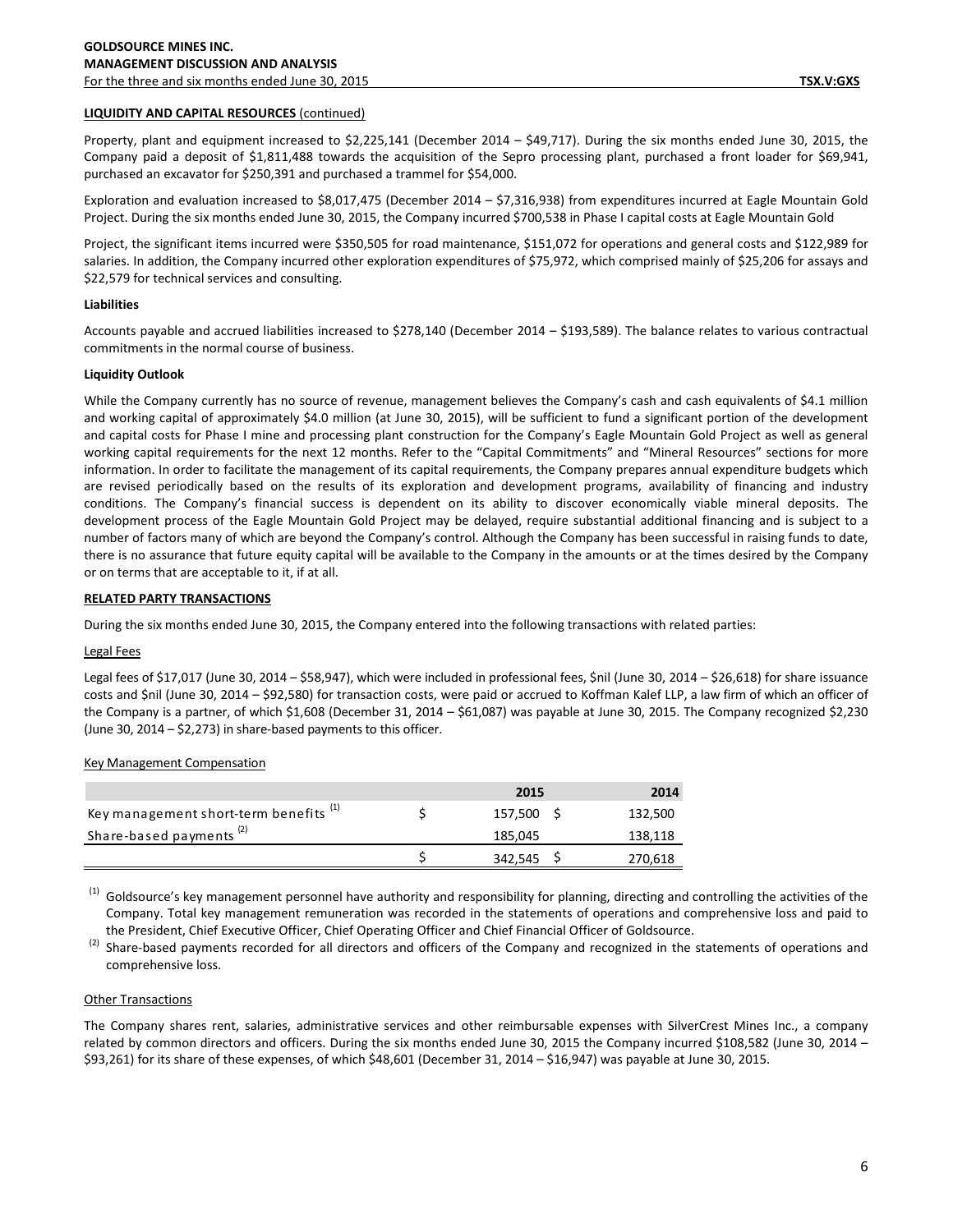# **FINANCIAL INSTRUMENTS AND RISK MANAGEMENT**

The Company's financial instruments consist of cash and cash equivalents, amounts receivable, held-for-trading securities, deposit and accounts payable and accrued liabilities. The carrying value of amounts receivable, accounts payable and accrued liabilities approximate their fair values due to the short periods until settlement. The Company's cash and cash equivalents and held-for-trading securities are measured using level 1 inputs.

The Company is exposed to various financial instrument risks and assesses the impact and likelihood of this exposure. These risks include liquidity risk, foreign currency risk, credit risk, interest rate risk and market risk. Where material, these risks are reviewed and monitored by the Board of Directors.

# **OUTSTANDING SHARE CAPITAL**

## **Capital stock**

- a) Unlimited number of common shares without nominal or par value authorized.
- b) Unlimited number of preferred shares without nominal or par value (none outstanding) authorized.

As at June 30, 2015 and the date hereof, the Company had 126,517,723 common shares outstanding. In addition the Company had 7,139,735 outstanding share purchase options with exercise prices ranging from \$0.16 and \$0.82 per share and 50,191,512 outstanding share purchase warrants with exercise prices ranging from \$0.19 and \$0.36 per share which, if exercised, would result in fully diluted common shares outstanding of 183,848,970.

On August 14, 2015, 6,505,298 warrants with an exercise price of \$0.19 per warrant expired unexercised.

As at the date hereof, the Company had 126,517,723 common shares outstanding. In addition the Company had 7,139,735 outstanding share purchase options with exercise prices ranging from \$0.16 and \$0.82 per share and 43,686,214 outstanding share purchase warrants with exercise prices ranging from \$0.20 and \$0.36 per share which, if exercised, would result in fully diluted common shares outstanding of 177,343,672.

More information on these instruments and the terms of their conversion is set out in note 8 of the Company's unaudited condensed consolidated interim financial statements for the six month ended June 30, 2015.

## **NEW STANDARDS NOT YET ADOPTED**

The IASB issued the following pronouncements that are effective for years beginning January 1, 2016, or later and may affect the Company's future consolidated financial statements:

- IFRS 9 Financial Instruments; and
- IAS 16 Property, Plant & Equipment and IAS 38 Intangibles.

These new and revised accounting standards have not yet been adopted by Goldsource, and the Company has not yet completed the process of assessing the impact that they will have on its condensed consolidated interim financial statements, or whether to early adopt these new requirements.

## **RISK FACTORS**

Risk management is an ongoing exercise upon which the Company spends a substantial amount of time. The following factors are those which are the most applicable to the Company. The discussion which follows is not inclusive of all potential risks.

## **Risks Inherent in the Mining Business**

The business of exploring for mineral resources is inherently risky. Few properties that are explored are ultimately developed into producing mines. The business involves significant financial risks over a significant period of time that even a combination of careful evaluation, experience and knowledge may not eliminate. It is impossible to ensure that the Company's current or proposed exploration programs, and in particular, the Eagle Mountain Gold Project, will result in commercially viable mining operations.

Whether a mineral deposit will be commercially viable depends on a number of factors, some of which are: the particular attributes of the deposit, such as size, grade and proximity to infrastructure; metal prices which are highly cyclical; and government regulations, including regulations relating to prices, taxes, royalties, land tenure, land use, importing and exporting of minerals and environmental protection. The exact effect of these factors cannot be accurately predicted, but the combination of these factors may result in the Company not receiving an adequate return on invested capital. There is no certainty that the expenditures made by the Company towards the search, evaluation and development of mineral deposits will result in commercial quantities of ore.

#### **No History of Earnings or Production Revenues**

The Company has no history of earnings and has not commenced commercial production on any of its properties. The Company has experienced losses from operations and expects to continue to incur losses for the foreseeable future. There can be no assurance that the Company will be profitable in the future. The Company's operating expenses and capital expenditures are likely to increase in future years as needed consultants, personnel and equipment associated with advancing exploration, development and potentially, commercial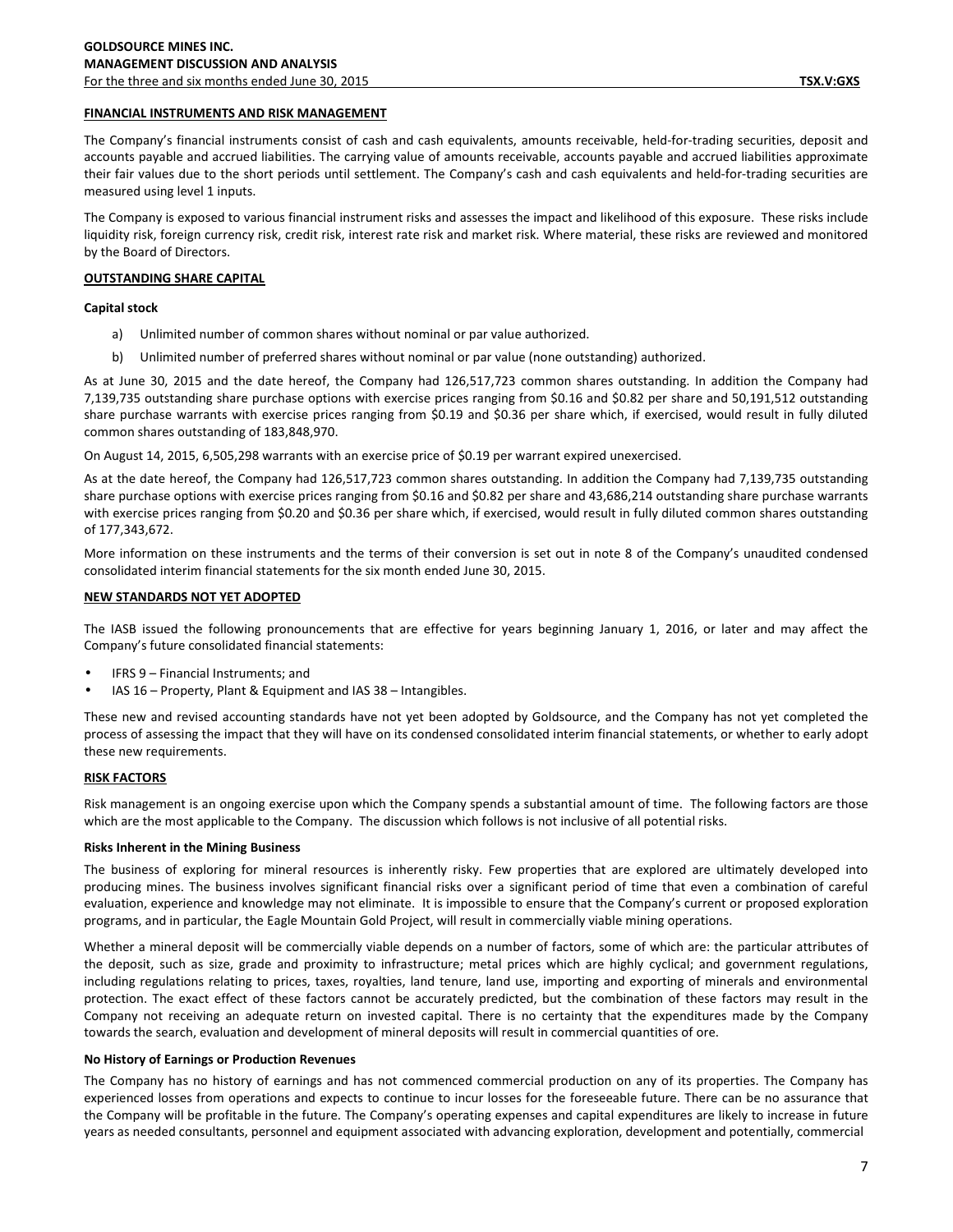production of its properties, are added.

The amounts and timing of expenditures will depend on the progress of ongoing exploration and development, the results of consultants' analyses and recommendations, the rate at which operating losses are incurred, the execution of any joint venture agreements with strategic partners, the Company's acquisition of additional properties, government regulatory processes and other factors, many of which are beyond the Company's control. The Company expects to continue to incur losses unless and until such time as its properties enter into commercial production and generate sufficient revenues to fund its continuing operations. The development of the Eagle Mountain Gold Project will require the commitment of substantial resources. There can be no assurance that the Company will generate any revenues or achieve profitability.

# **Licenses and Permits**

The Company's operations require licenses and permits from various governmental authorities. A medium scale mining permit is required under Guyana law to be held by a Guyanese national. The Company, through its wholly owned subsidiary, has entered into an agreement with a private arm's length Guyanese company to jointly operate the Eagle Mountain Gold Project. Although the required permits have been obtained by its joint operator, management believes the Company and its joint operator hold all material licenses and permits required under applicable laws and regulations for operation of the Property on the Eagle Mountain Gold Project and that they are presently complying in all material respects with the terms of such licenses and permits. However, the terms and conditions of such licenses and permits are subject to change in various circumstances. There can be no guarantee that the Company will be able to obtain or maintain all necessary licenses and permits that may be required to explore and develop its properties and, with reference to development of a mining operation on the Property, commence construction or operation of mining facilities or to maintain continued operations that economically justify the cost.

# **Mineral Reserve and Resource Estimates**

Where used by the Company, figures for mineral resources are estimates and no assurance can be given that the anticipated tonnages and grades will be achieved or that reasonable levels of recovery will be realized. The Eagle Mountain Gold Project PEA Technical Report is preliminary in nature in that it is based largely on Inferred Mineral Resources which are considered too speculative geologically to have the economic considerations applied to them that would enable them to be characterized as mineral reserves, and there is no certainty that the PEA will be realized. Mineral resources that are not mineral reserves do not have demonstrated economic viability. There is no assurance that mineral resources will be upgraded to mineral reserves as a result of continued exploration. Until reserves or resources are actually mined and processed, the quantities of mineralization and metal grades must be considered as estimates only. Any material change in the quantity of mineral reserves, mineral resources, grades and recoveries may affect the economic viability of the Eagle Mountain Gold Project. In addition, there can be no assurance that gold recoveries or other metal recoveries in small scale laboratory tests will be duplicated in a larger scale test under on-site conditions or during production. Fluctuations in gold and other base or precious metals prices, results of drilling, metallurgical testing and production and the evaluation of studies, reports and plans subsequent to the date of any estimate may require revision of such estimate. Any material reductions in estimates of mineral resources or reserves could have a material adverse effect on the Company's results of operations and financial condition.

# **Mining Capital and Operating Costs**

The capital costs required by the Eagle Mountain Gold Project may be significantly higher than anticipated. Capital and operating costs, production and economic returns, and other estimates contained in the Company's current PEA may differ significantly from those provided for in future studies and estimates and from management guidance, and there can be no assurance that the Company's actual capital and operating costs will not be substantially higher than currently anticipated. In addition, delays to construction and exploration schedules may negatively impact the net present value and internal rates of return from the Eagle Mountain Gold Project as estimated in the PEA. Similarly, there can be no assurance that rates of production, grades of ore processed, rates of recoveries or mining cash costs estimated in the PEA will not experience fluctuations or differ significantly over the course of actual mining operations if and when commenced by the Company.

Additional risks and uncertainties currently not known to the Company or that the Company considers immaterial may also impair the business operations of the Company. If any such risks or uncertainties actually were to occur, the Company's business, prospects, financial condition and operating results could be materially harmed. While it is not possible to eliminate all of the risks inherent to the mining business, the Company strives to manage these risks, to the greatest extent possible, to ensure that its assets are protected.

## **Financing Risks**

The Company's financial resources are limited. Substantial financial resources and sources of operating cash flow will be required in order to advance the exploration and development of the Eagle Mountain Gold Project. There can be no assurance that the Company has adequate financing to bring the Eagle Mountain Gold Project into production or that the Company will be able to obtain additional financing if required, or that the terms of such financing will be favorable. Failure to obtain such financing could result in delay or indefinite postponement of development of the Eagle Mountain Gold Project or further exploration and development of other mineral exploration projects with the possible loss of such properties.